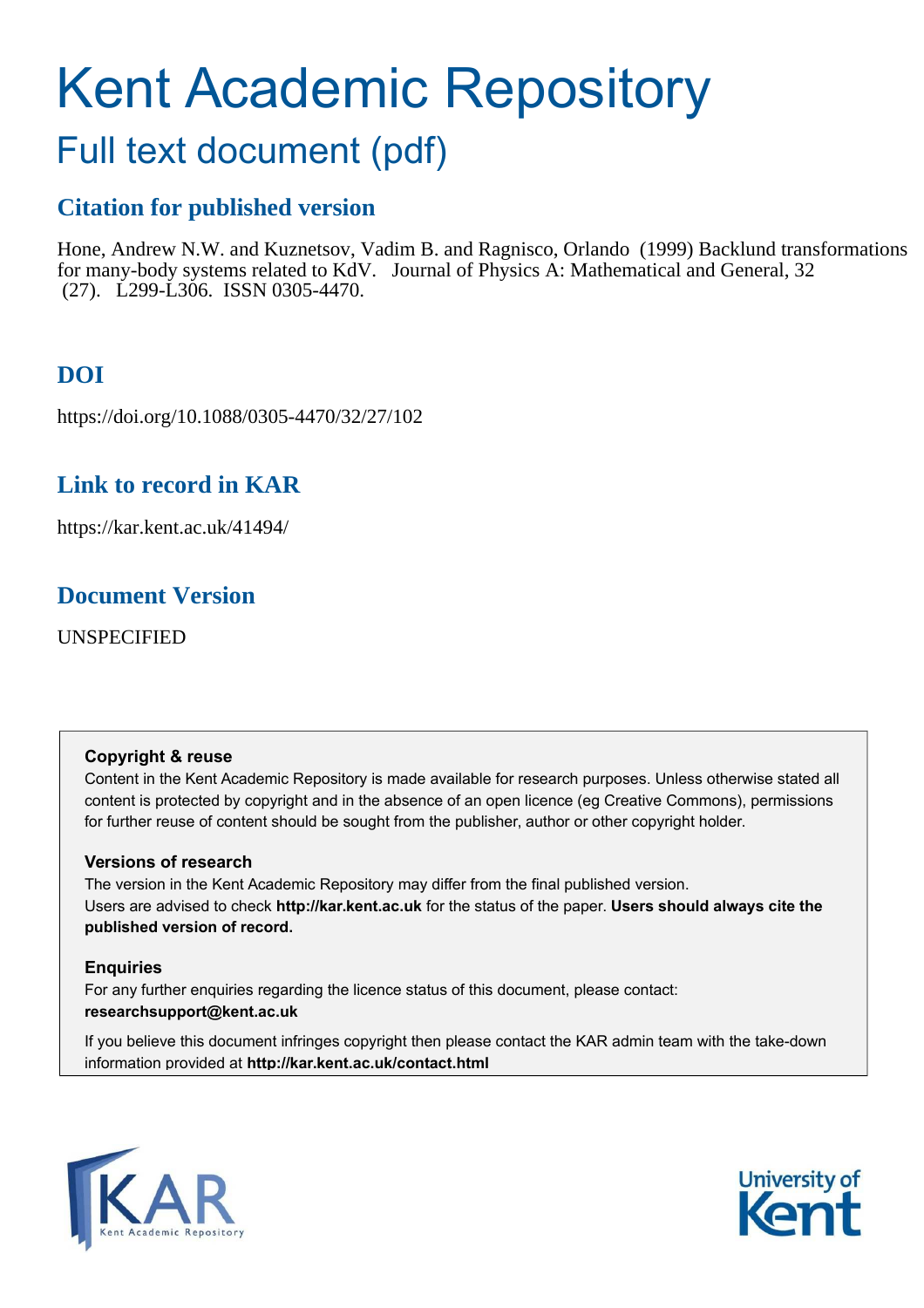## <span id="page-1-0"></span>BÄCKLUND TRANSFORMATIONS FOR MANY-BODY SYSTEMS RELATED TO KDV

A.N.W. HONE, V.B. KUZNETSOV, AND O. RAGNISCO

ABSTRACT. We present Bäcklund transformations (BTs) with parameter for certain classical integrable n-body systems, namely the many-body generalised Hénon-Heiles, Garnier and Neumann systems. Our construction makes use of the fact that all these systems may be obtained as particular reductions (stationary or restricted flows) of the KdV hierarchy; alternatively they may be considered as examples of the reduced  $sl(2)$  Gaudin magnet. The BTs provide exact time-discretizations of the original (continuous) systems, preserving the Lax matrix and hence all integrals of motion, and satisfy the *spectrality* property with respect to the Bäcklund parameter.

#### 1. INTRODUCTION

Bäcklund transformations (BTs) are an important aspect of the theory of integrable systems which have traditionally been studied in the context of evolution equations. However, more recently there has been much interest in discrete systems or integrable mappings[[1,](#page-6-0) [17\]](#page-7-0). Within the modern approach to separation of variables (reviewed by Sklyanin in [\[16](#page-7-0)]) this has led to the study of BTs for finite-dimensional Hamiltonian systems[[12\]](#page-7-0). The latter are canonical transformations including a Bäcklund parameter  $\lambda$ , and apart from being integrable mappings in their own right they also lead to separation of variables when  $n$  such mappings are applied to an integrable system with  $n$  degrees of freedom. The sequence of Bäcklund parameters  $\lambda_i$  together with a set of conjugate variables  $\mu_i$ constitute the separation variables, and satisfy a new property called spectrality introduced in[[12\]](#page-7-0).

We proceed to develop these ideas with some new examples of BTs for  $n$ -body systems, namely the many-body generalisation of the case (ii) integrable Hénon-Heiles system, the Garnier system and the Neumann system on the sphere (see[[4\]](#page-7-0)). It is known that the case (ii) Henon-Heiles system is equivalent to the stationary flow of fifth-order KdV [\[5](#page-7-0)], while the Garnier and Neumann systems may be obtained as restricted flows of the KdV hierarchy [\[19](#page-7-0)]. Thus we derive BTs for these systems by reduction of the standard BT for KdV, which arises from the Darboux-Crumtransformation [[3\]](#page-6-0) for Schrödinger operators. The restriction of the Darboux transformation to the stationary flows of the modified (mKdV) hierarchy has been discussed in [\[6](#page-7-0)].

In the following section we describe how the reduction works in general, before specialising these considerations to each particular system and presenting the associated generating function for the BT. We note that these systems are examples of the reduced Gaudin magnet[[4\]](#page-7-0), so that we have the following Lax matrix

(1.1) 
$$
L(u) = \sum_{j=1}^{n} \frac{\ell_j}{u - a_j} + B(u), \qquad \ell_j = \begin{pmatrix} S_j^3 & S_j^- \\ S_j^+ & -S_j^3 \end{pmatrix}
$$

where (up to scaling) the  $S_j$  satisfy n independent copies of the standard  $sl(2)$ algebra:

(1.2) 
$$
\{S_j^3, S_k^{\pm}\} = \pm 2\delta_{jk} S_k^{\pm}, \qquad \{S_j^+, S_k^-\} = 4\delta_{jk} S_k^3.
$$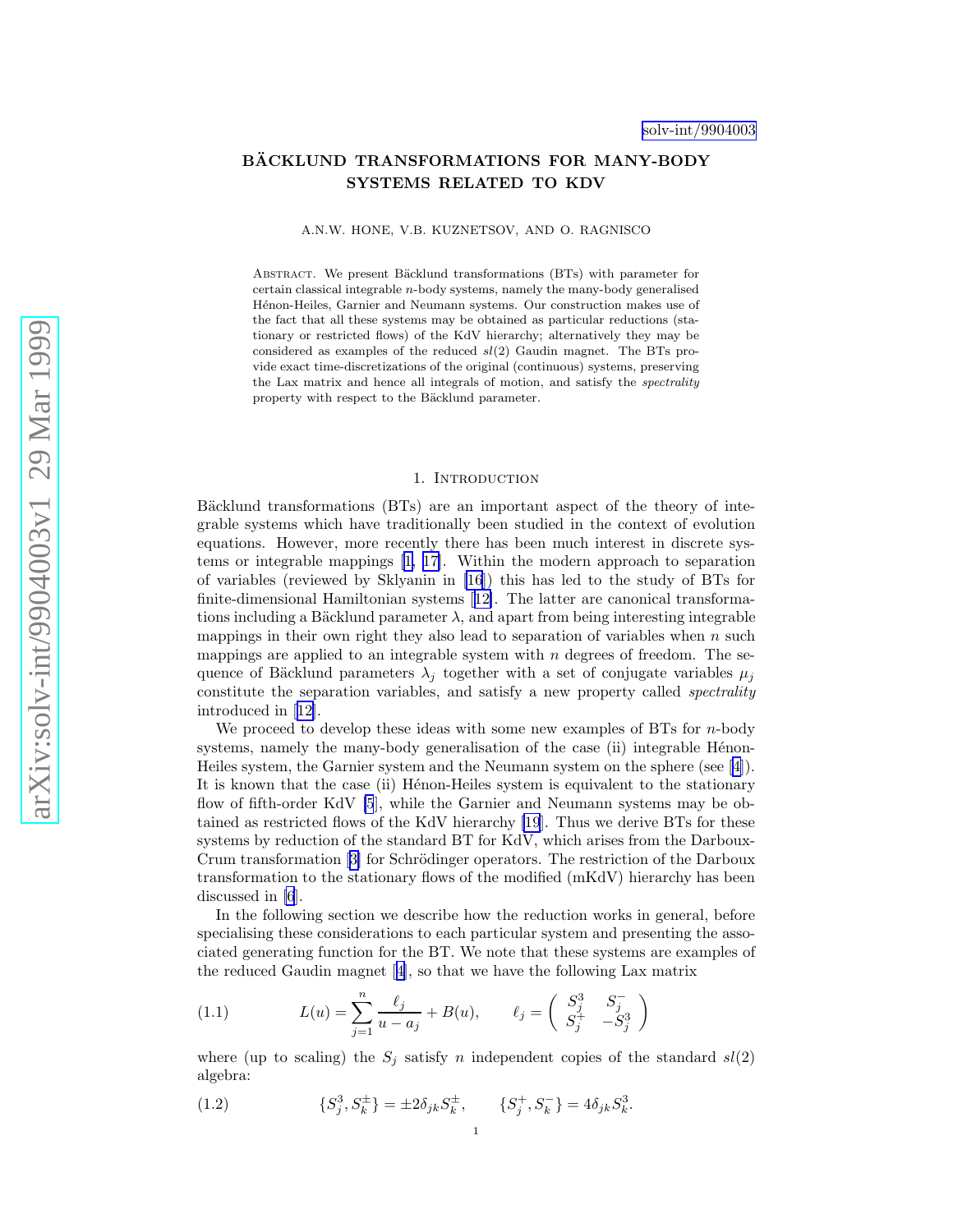<span id="page-2-0"></span>For the Hénon-Heiles and Garnier systems the matrix  $B(u)$  is respectively quadratic and linear in the spectral parameter  $u$ , while for the Neumann system it is independent of u and turns out to be constant due to the constraint that the particles lie on the sphere (hence the Poisson algebra ([1.2\)](#page-0-0) must be modified by Dirac reduction).

We have constructed the BT for the (non-reduced)  $sl(2)$  Gaudin magnet with quasi-periodic boundary condition in [\[10](#page-7-0)], while some preliminary results on the classical Garnier system and two-body Hénon-Heiles system first appeared in [\[8](#page-7-0)].

### 2. Classical integrable systems and KdV

2.1. Restricting the BT. As is well known, the Darboux-Crum transformation [\[3\]](#page-6-0) consists of mapping the Schrödinger operator  $\partial_t^2 + V - \lambda$  to another operator  $\partial_t^2 + \tilde{V} - \lambda$  by factorizing the former and then reversing the order of factorisation. Given an eigenfunction  $\phi$  satisfying

$$
(\partial_t^2+V-\lambda)\phi=0
$$

we may set  $y = (\log[\phi])_t$  and then

(2.1) 
$$
V = -y_t - y^2 + \lambda, \qquad \tilde{V} = y_t - y^2 + \lambda;
$$

for  $\lambda = 0$  this is just the Miura map for KdV. Also given another eigenfunction  $\psi$ of the Schrödinger operator with potential V for a different spectral parameter  $u$ we have

$$
(\partial_t^2 + V - u)\psi = 0, \qquad (\partial_t^2 + \tilde{V} - u)\tilde{\psi} = 0
$$

where the transformation to the new eigenfunction  $\tilde{\psi}$  and its derivative may be given in matrix form as

(2.2) 
$$
\begin{pmatrix} \tilde{\psi}_t \\ \tilde{\psi} \end{pmatrix} = k \begin{pmatrix} -y & y^2 + u - \lambda \\ 1 & -y \end{pmatrix} \begin{pmatrix} \psi_t \\ \psi \end{pmatrix}
$$

for any constant k. From  $(2.1)$  $(2.1)$  $(2.1)$  follows the standard formula for the Darboux-Bäcklund transformation of KdV,  $\hat{V} = V + 2(\log[\phi])_{tt}$ .

For what follows it will also be necessary to consider a product of eigenfunctions for a Schrödinger operator with potential  $V$  and eigenvalue  $u$ ,

$$
f = \psi \psi'
$$

with Wronskian  $\psi_t \psi' - \psi \psi'_t = 2m$ . It is well known that f satisfies the Ermakov-Pinney equation[[2\]](#page-6-0)

(2.3) 
$$
f f_{tt} - \frac{1}{2} f_t^2 + 2(V - u)f^2 + 2m^2 = 0.
$$

If we now transform  $\psi$  and  $\psi'$  according to [\(2.2](#page-1-0)) then we find a new product of eigenfunctions  $\tilde{f} = \tilde{\psi}\tilde{\psi}'$  satisfying the same Ermakov-Pinney equation but with V replaced by  $\tilde{V}$ , given explicitly by

(2.4) 
$$
\tilde{f} = (\lambda - u)^{-1} \frac{(Z^2 - m^2)}{f}, \quad Z = \frac{1}{2} f_t - y f,
$$

where we have set  $k^2 = (\lambda - u)^{-1}$  to ensure that the transformed eigenfunctions have the same Wronskian 2m. It is also straightforward to show that, in terms of  $\tilde{f}$ , the quantity Z can be written as  $Z = -\frac{1}{2}\tilde{f}_t - y\tilde{f}$  (see [\[9](#page-7-0)]).

We can now describe how this transformation restricts to the finite-dimensional Hamiltonian systems presented below. The systems are expressed in variables  $(q_i, p_i)$  $(q_i, p_i)$  $(q_i, p_i)$  which appear in the Lax matrix [\(1.1](#page-0-0)) via the identification [[11, 4\]](#page-7-0)

$$
S_j^3 = p_j q_j, \quad S_j^- = -p_j^2 + \frac{m_j^2}{q_j^2}, \quad S_j^+ = q_j^2.
$$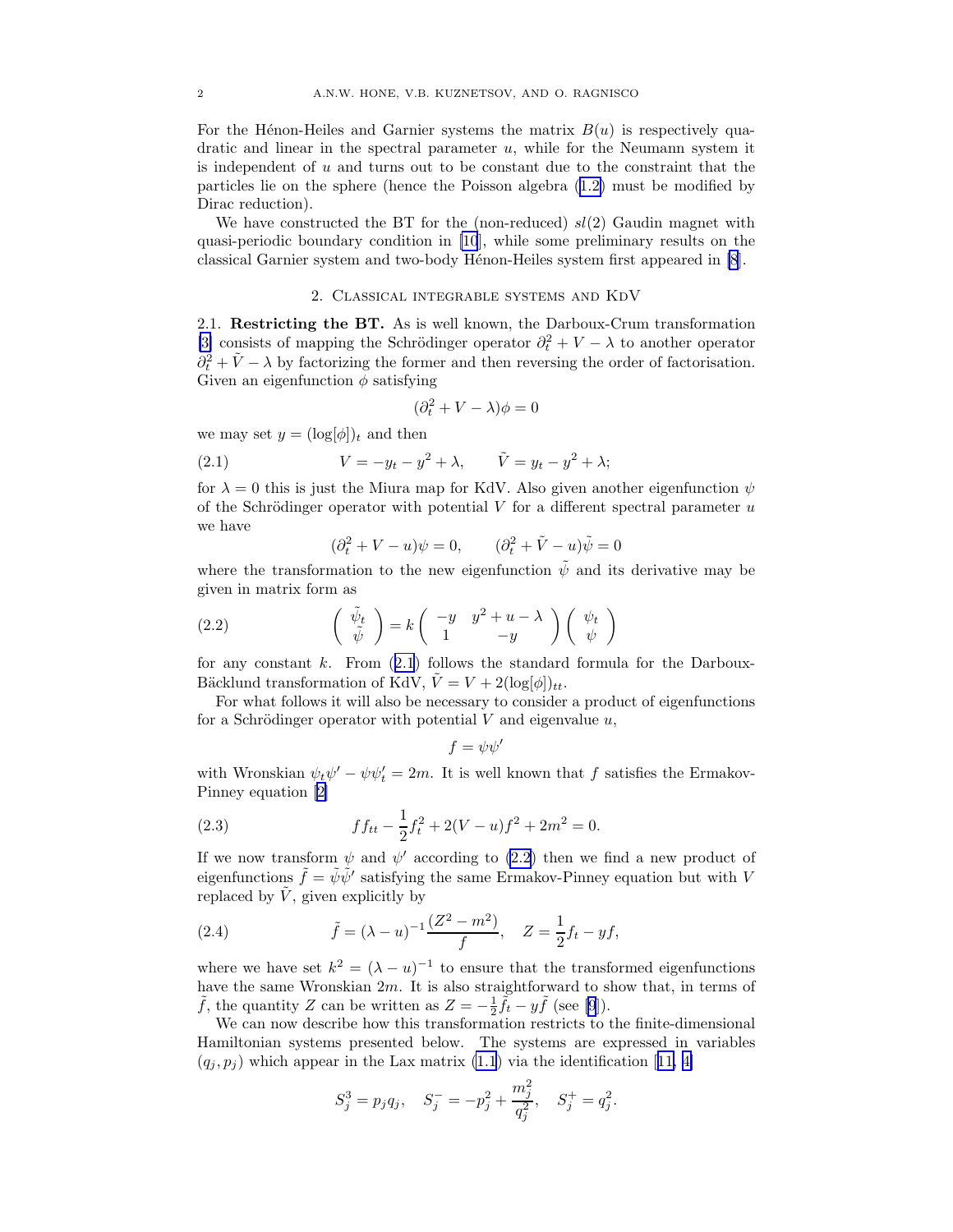<span id="page-3-0"></span>For Hénon-Heiles and Garnier the non-vanishing Poisson brackets are the standard ones  $\{p_i, q_k\} = \delta_{ik}$  which provide a realization of the algebra [\(1.2\)](#page-0-0); for the Neumann system on the sphere the bracket must be modified by Dirac reduction.

All of the systems are Liouville integrable, and thus have a complete set of Hamiltonians in involution, but for these purposes we concentrate on the Hamiltonian  $h$  generating the flow corresponding to  $t$  above (in KdV theory this is usually denoted x, the spatial variable). For this flow the Lax equation  $L_t = [N, L]$  is the compatibility condition for the linear system

(2.5) 
$$
L(u)\Psi = v\Psi, \quad \Psi_t = N\Psi; \quad N = \begin{pmatrix} 0 & u - V(q_j, p_j) \\ 1 & 0 \end{pmatrix}.
$$

Observe that the second part of the linear system is just a Schrödinger equation for the potential V; for Neumann and Garnier this is a function of  $(q_i, p_i)$  for  $j = 1, \ldots, n$ , while for Hénon-Heiles there is an extra pair of conjugate variables  $(q_{n+1}, p_{n+1})$  such that  $V \equiv q_{n+1}$ .

The equations of motion generated by this Hamiltonian take the form  $q_{i,t} = p_j$ and

(2.6) 
$$
p_{j,t} = q_{j,tt} = (a_j - V(q_k, p_k))q_j - \frac{m_j^2}{q_j^3}
$$

for  $j = 1, \ldots, n$ ; for Hénon-Heiles there are also equations for  $q_{n+1}$  and  $p_{n+1}$  $q_{n+1,t}$ . The important thing to observe is that  $(2.6)$  is equivalent to the fact that  $S_j^+ = q_j^2$  satisfies the Ermakov-Pinney equation [\(2.3\)](#page-1-0) corresponding to a Schrödinger equation with potential V and eigenvalue  $a_j$ . Thus to obtain a Bäcklund transformation for these many-body systems we simply apply a Darboux-Crum transformation [\(2.1\)](#page-1-0) to the potential  $V = V(q_i, p_i)$  to obtain  $\tilde{V} = V(\tilde{q}_i, \tilde{p}_i)$ , and then we know that the solutions of the Ermakov-Pinney equation must transform according to [\(2.4](#page-1-0)). By this procedure we may explicitly construct the BT for the many-body systems below (or for any restricted flow of KdV), and it is then simple to calculate the generating function  $F(q_j, \tilde{q}_j)$  of this canonical transformation, such that

$$
dF = \sum_{j} (p_j dq_j - \tilde{p}_j d\tilde{q}_j).
$$

The discrete Lax equation for the BT,

 $ML = \tilde{L}M$ 

where  $\tilde{L} = L(\tilde{q}_i, \tilde{p}_i; u)$ , is necessary to ensure the preservation of the spectral curve  $\det(v - L(u)) = 0$  (so that all the Hamiltonians in involution are preserved). This follows immediately from the properties of the Darboux-Crum transformation, since we know that the vector  $\Psi$  in the linear system [\(2.5\)](#page-2-0) must transform according to  $(2.2)$  $(2.2)$  $(2.2)$ , and hence we may take (setting  $k = 1$ )

(2.7) 
$$
M = \begin{pmatrix} -y & y^2 + u - \lambda \\ 1 & -y \end{pmatrix}.
$$

Of course we must determine  $y$  as a function of the dynamical variables. In the Garnier and Hénon-Heiles cases it turns out that the potential depends on coordinates only,  $V = V(q_i)$ , and so by adding the two equations in [\(2.1](#page-1-0)) we obtain

$$
y(q_j, \tilde{q}_j) = \pm \sqrt{\lambda - \frac{1}{2}(V + \tilde{V})};
$$

to obtain the correct continuum limit of the discrete dynamics it is necessary to take the negative branch of the square root (see[[8, 9](#page-7-0)]). For the Neumann system V depends on both coordinates and momenta, so the above does not yield  $y(q_j, \tilde{q}_j)$ .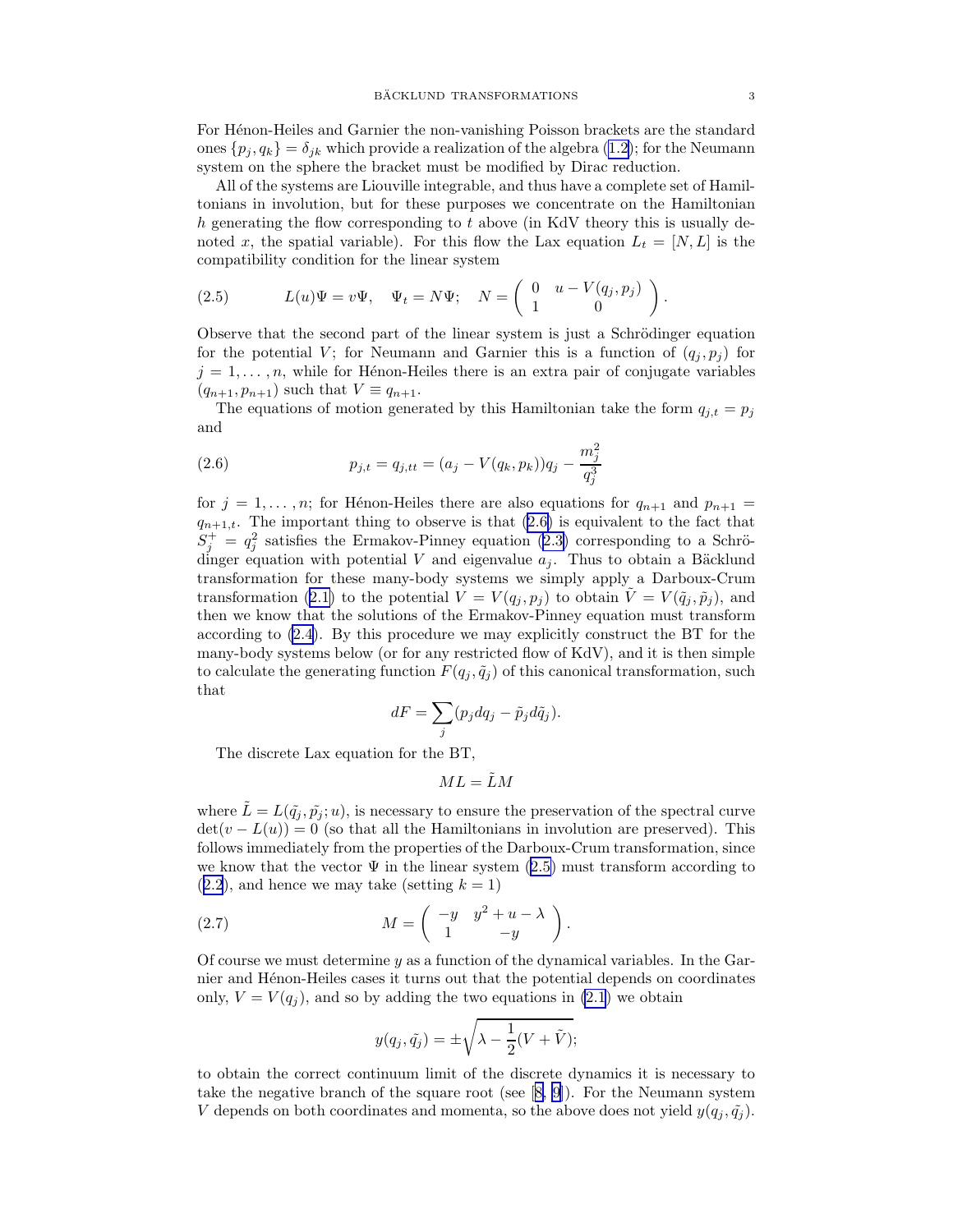<span id="page-4-0"></span>There is another way of writing  $L$  which arises more naturally via reduction from the zero curvature representation of the KdV hierarchy [\[4](#page-7-0), [5, 19\]](#page-7-0), viz

$$
L(u) = \begin{pmatrix} \frac{1}{2}\Pi_t & -\frac{1}{2}\Pi_{tt} + (u - V)\Pi \\ \Pi & -\frac{1}{2}\Pi_t \end{pmatrix}
$$

where

(2.8) 
$$
\Pi(u) = \sum_{j=1}^{n} \frac{q_j^2}{u - a_j} + \Delta(u).
$$

 $\Delta$  is a polynomial in u fixing the dynamical term B in [\(1.1\)](#page-0-0); we shall present the appropriate  $\Delta$  and B in each case below. Clearly the t derivatives of  $\Pi$  can be rewritten using the equations of motion to yield [\(1.1\)](#page-0-0).

Finally if we write the (hyper-elliptic) spectral curve as

$$
v^2 = R(u)
$$

then it is easy to check that the spectrality property [\[12](#page-7-0)] is satisfied for these systems, in the sense that defining the conjugate variable to  $\lambda$  by

$$
\mu=-2\frac{\partial F}{\partial\lambda}
$$

we find that

$$
L(\lambda)\Omega = \mu\Omega
$$

with eigenvector  $\Omega = (y, 1)^T$ , or in other words  $\mu^2 = R(\lambda)$  so that  $(\lambda, \mu)$  is a point on the spectral curve. Note that (as for the examples in[[10, 12\]](#page-7-0)) this eigenvector spans the kernel of M,

$$
M(\lambda)\Omega=0.
$$

We can also write  $y$  explicitly in terms of both the old and the new variables related by the BT, thus:

(2.9) 
$$
y(q_j, p_j) = \frac{\Pi_t(\lambda) + 2\mu}{2\Pi(\lambda)}, \qquad y(\tilde{q}_j, \tilde{p}_j) = -\frac{(\tilde{\Pi}_t(\lambda) - 2\mu)}{2\tilde{\Pi}(\lambda)};
$$

clearly we denote  $\Pi(\lambda) = \Pi(\tilde{q}_i, \tilde{p}_i; \lambda)$ .

2.2. Generalised Hénon-Heiles system. For the many-body generalisation of case (ii) integrable H $\epsilon$ non-Heiles system, the Hamiltonian generating the t flow takes the form

$$
h = \frac{1}{2} \sum_{j=1}^{n+1} p_j^2 + q_{n+1}^3 + q_{n+1} \left( \frac{1}{2} \sum_{j=1}^n q_j^2 + c \right) - \frac{1}{2} \sum_{j=1}^n \left( a_j q_j^2 + \frac{m_j^2}{q_j^2} \right).
$$

The original case (ii) integrable Hénon-Heiles system corresponds to  $n = 1$  with  $c = m_j = a_j = 0$ . The link between stationary fifth-order KdV and the type (ii) system was noted by Fordy in [\[5](#page-7-0)], although this was anticipated in work of Weiss [\[18\]](#page-7-0), who used Painlev´e analysis to derive a BT and associated linear problem (a similar result also appears in [\[13\]](#page-7-0)). None of these authors wrote a BT explicitly as a canonical transformation with parameter, although (without parameter) this was done for a non-autonomous version in[[7\]](#page-7-0).

For the Lax matrix L of the generalised  $(n + 1)$ -body Hénon-Heiles system we have  $\Delta = -16u - 8q_{n+1}$  so that the extra term  $B(u)$  is given by

$$
B = \begin{pmatrix} -4p_{n+1} & E \\ -16u - 8q_{n+1} & 4p_{n+1} \end{pmatrix}, \quad E = -16u^2 + 8q_{n+1}u - 4q_{n+1}^2 - \sum_{j=1}^n q_j^2 - 4c.
$$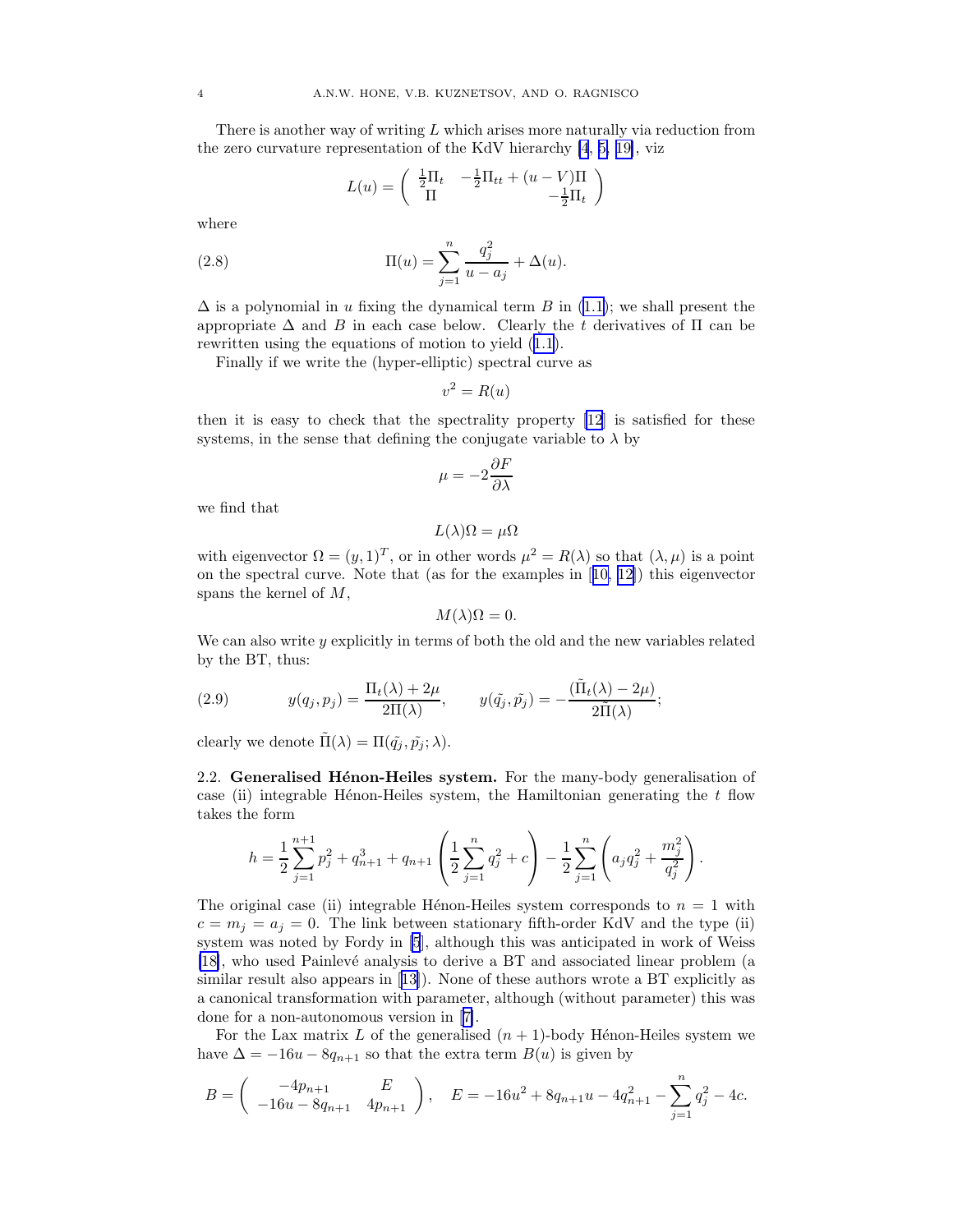<span id="page-5-0"></span>The equations of motion for h imply that the squares of the first n coordinates  $q_j^2$ satisfy the Ermakov-Pinney equation [\(2.3](#page-1-0)) for  $m = m_j$  with

$$
V = q_{n+1}
$$

and eigenvalue  $a_j$ . Thus the BT for the system can be calculated directly by applying the Darboux-Crum transformation to  $V = q_{n+1}$ , to yield  $\tilde{V} = \tilde{q}_{n+1}$ , and applying [\(2.4](#page-1-0)) to each  $q_j^2$  for  $j = 1, \ldots, n$ .

After some calculation the generating function for this canonical transformation is found to be

$$
F(q_j, \tilde{q}_j; \lambda) = \sum_{j=1}^n \left( Z_j + \frac{m_j}{2} \log \left[ \frac{Z_j - m_j}{Z_j + m_j} \right] \right) + \frac{16}{5} y^5 + 4(q_{n+1} + \tilde{q}_{n+1}) y^3
$$

$$
+ \left( 2q_{n+1}^2 + 2q_{n+1}\tilde{q}_{n+1} + 2\tilde{q}_{n+1}^2 + \frac{1}{2} \sum_{j=1}^n (q_j^2 + \tilde{q}_j^2) + 2c \right) y,
$$

where we have found it convenient to use the quantities  $Z_j(q_j, \tilde{q}_j)$  and  $y(q_j, \tilde{q}_j)$ defined by

(2.10) 
$$
Z_j^2 = m_j^2 + (\lambda - a_j)q_j^2 \tilde{q}_j^2,
$$

and

$$
y = -\sqrt{\lambda - \frac{1}{2}(q_{n+1} + \tilde{q}_{n+1})}.
$$

In order to check the spectrality property, we have explicitly found that the eigenvalue of  $L(\lambda)$  with eigenvector  $\Omega = (y, 1)^T$  can be written as

$$
\mu(q_j, \tilde{q}_j; \lambda) = -\sum_{j=1}^n \frac{Z_j}{\lambda - a_j} - \frac{1}{y} \frac{\partial F}{\partial y},
$$

which precisely equals  $-2\frac{\partial F}{\partial \lambda}$  as required.

2.3. Garnier system. For the Garnier system the t flow is generated by the Hamiltonian

$$
h = \frac{1}{2} \sum_{j=1}^{n} p_j^2 + \frac{1}{2} \left( \sum_{j=1}^{n} q_j^2 \right)^2 - \frac{1}{2} \sum_{j=1}^{n} \left( a_j q_j^2 + \frac{m_j^2}{q_j^2} \right).
$$

This differs from the traditional Garnier system as in [\[8](#page-7-0), [15,](#page-7-0) [19\]](#page-7-0) by the inclusion of extra inverse square terms. The Newton equations for the  $q_j$  are

$$
q_{j,tt} + 2(\sum_k q_k^2)q_j = a_j q_j - \frac{m_j^2}{q_j^3},
$$

soclearly for the standard restricted flows of KdV [[19\]](#page-7-0), when  $m_j = 0$ , each  $q_j$  is an eigenfunction of a Schrödinger operator with potential

$$
V = 2\sum_j q_j^2
$$

and eigenvalue  $a_j$ , while in general  $q_j^2$  is a product of eigenfunctions satisfying the Ermakov-Pinney equation [\[2\]](#page-6-0) for  $m = m_j$ .

The Lax matrix of the Garnier system has  $\Delta = 1$ , so L takes the form [\(1.1](#page-0-0)) with

$$
B = \left( \begin{array}{cc} 0 & u - \sum_j q_j^2 \\ 1 & 0 \end{array} \right).
$$

Applying the Darboux-Crum transformation we obtain a new potential

$$
\tilde{V} = 2 \sum_{j} \tilde{q}_{j}^{2},
$$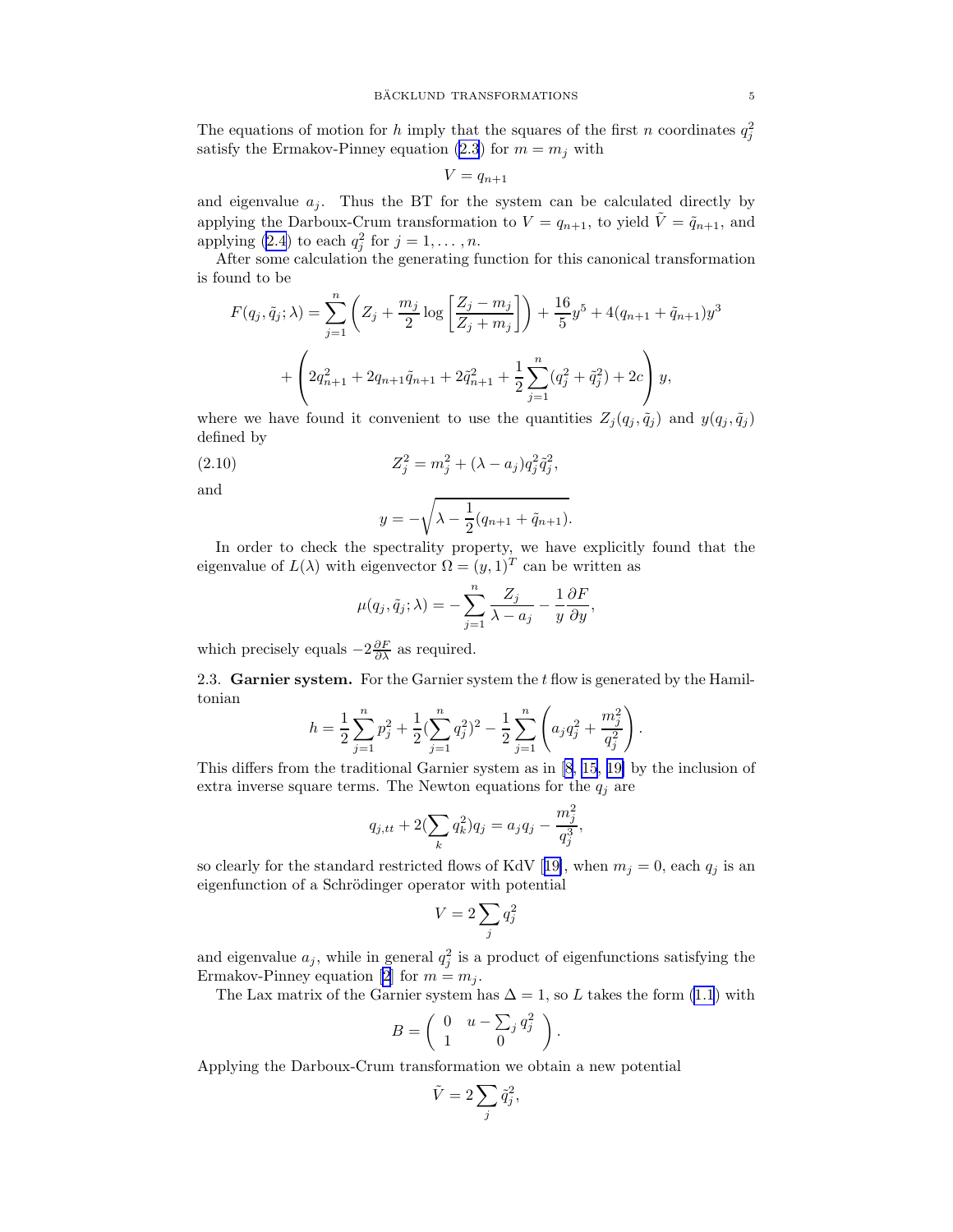<span id="page-6-0"></span>and the corresponding BT induced on the Garnier system is equivalent to gauging L by the matrix  $M$  of the form  $(2.7)$  with

$$
y = -\sqrt{\lambda - \sum_{j} (q_j^2 + \tilde{q}_j^2)}.
$$

Finally we can calculate the generating function for this BT, which may be written as follows:

$$
F(q_j, \tilde{q}_j; \lambda) = \sum_{j=1}^n \left( Z_j + \frac{m_j}{2} \log \left[ \frac{Z_j - m_j}{Z_j + m_j} \right] \right) - \frac{1}{3} y^3,
$$

where  $y(q_i, \tilde{q}_i)$  is as above and  $Z_i$  is given by the same expression [\(2.10](#page-4-0)) as for Hénon-Heiles. In [\[8](#page-7-0)] we derived this generating function for the special case  $m_i = 0$ when the logarithm terms do not appear. To check spectrality we notice that  $L(\lambda)$ has eigenvalue

$$
\mu(q_j, \tilde{q}_j; \lambda) = -\sum_{j=1}^n \frac{Z_j}{\lambda - a_j} + y
$$

with eigenvector  $\Omega$ , and so we see that  $\mu = -2\frac{\partial F}{\partial \lambda}$ .

2.4. Neumann system on the sphere. For the Neumann system the  $t$  flow is generated by

$$
h = \frac{1}{2} \sum_{j=1}^{n} p_j^2 - \frac{1}{2} \sum_{j=1}^{n} \left( a_j q_j^2 + \frac{m_j^2}{q_j^2} \right).
$$

Once again this has extra inverse square terms compared with the standard Neumann system[[14, 15](#page-7-0)]. The Poisson bracket for this system is modified by constraining the particles to lie on a sphere, so that

(2.11) 
$$
(q, q) \equiv \sum_{j} q_{j}^{2} = const, \qquad (q, p) \equiv \sum_{j} q_{j} p_{j} = 0
$$

which results in the non-vanishing Dirac brackets

(2.12) 
$$
\{p_j, q_k\} = \delta_{jk} - \frac{q_j q_k}{(q, q)}, \quad \{p_j, p_k\} = \frac{q_j p_k - q_k p_j}{(q, q)}.
$$

With this bracket the Hamilton equations are  $q_{j,t} = p_j$  and [\(2.6\)](#page-2-0) with

$$
V = (q, q)^{-1} \sum_{j} \left( p_j^2 + a_j q_j^2 - \frac{m_j^2}{q_j^2} \right).
$$

The Lax matrix for the Neumann system arises by setting  $\Delta = 0$ , which in ([1.1\)](#page-0-0) gives the following matrix  $B$ :

$$
B = \left( \begin{array}{cc} 0 & (q, q) \\ 0 & 0 \end{array} \right).
$$

In fact if we start from the linear system  $(2.5)$  and leave V unspecified then  $(2.6)$  as well as the constraint  $(q, q)<sub>t</sub> = 0$  are consequences of the Lax equation, and together these are sufficient to determine the form of  $V$ ; this is also how the equations for the constrained Neumann system arise in a Lagrangian approach [\[14](#page-7-0)].

Given that the phase space is now degenerate with two Casimirs given by  $(2.11)$  $(2.11)$ , it would appear that the standard sort of generating function will no longer be appropriate for describing a BT. It turns out that we can apply the Darboux-Crum transformation as before, and transform the quantities  $q_j^2$  according to ([2.4\)](#page-1-0). In this way we obtain new variables  $\tilde{q}_j(q_k, p_k)$  and  $\tilde{p}_j(q_k, p_k)$ , which are naturally written with the use of the quantity  $y(q_k, p_k)$  given by the first formula in ([2.9\)](#page-3-0); on the Lax matrix this transformation arises by gauging with  $M$  as in  $(2.7)$  $(2.7)$ . Similarly the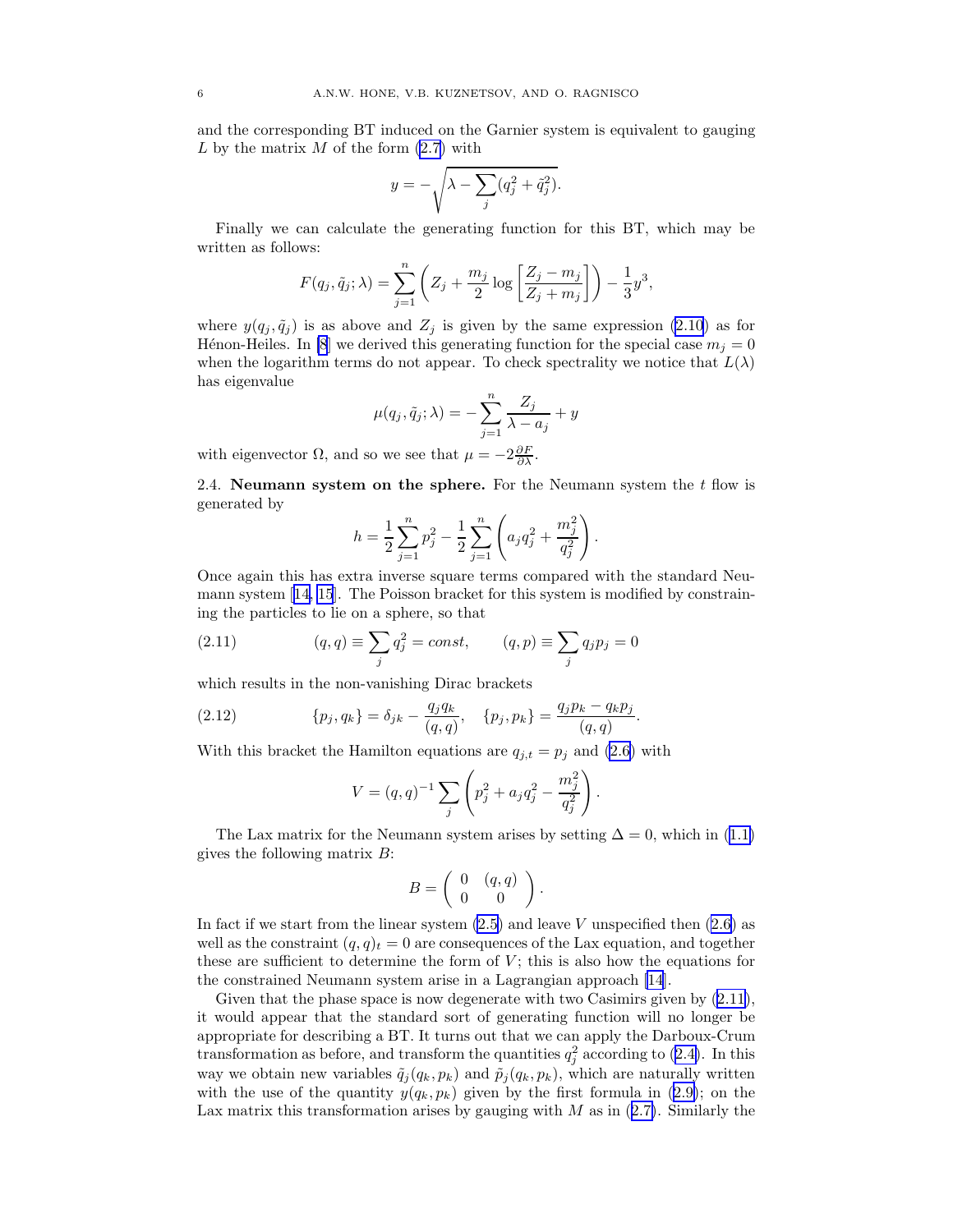<span id="page-7-0"></span>transformation can be inverted to give  $q_i(\tilde{q}_k, \tilde{p}_k)$  and  $p_i(\tilde{q}_k, \tilde{p}_k)$  written in terms of  $y(\tilde{q}_k, \tilde{p}_k)$  given by the right hand formula of [\(2.9](#page-3-0)).

However, it would still be nice to write a generating function for this transformation. We have found that if we formally take

$$
F(q_j,\tilde{q}_j;\lambda)=\sum_{j=1}^n\left(Z_j+\frac{m_j}{2}\log\left[\frac{Z_j-m_j}{Z_j+m_j}\right]+\frac{1}{2}y(q_j^2-\tilde{q}_j^2)\right)
$$

with  $Z_j$  given by [\(2.10](#page-4-0)) as usual, and regard y as a sort of Lagrange multiplier (independent of the coordinates and  $\lambda$ ), then we do indeed obtain the correct expressions

$$
p_j = \frac{\partial F}{\partial q_j}, \qquad \tilde{p}_j = -\frac{\partial F}{\partial \tilde{q}_j},
$$

but these contain  $y$  which is unspecified. If we then require that the constraints ([2.11](#page-5-0)) are preserved under the BT applied from old to new variables or vice-versa, then in either direction the constraints are preserved if and only if y satisfies a quadratic equation with solution given respectively by the formulae [\(2.9](#page-3-0)). Alternatively if we require spectrality then second component of the equation  $L(\lambda)\Omega = \mu\Omega$ gives

$$
\mu(q_j, \tilde{q}_j; \lambda) = -\sum_{j=1}^n \frac{Z_j}{\lambda - a_j} = -2\frac{\partial F}{\partial \lambda}
$$

as required, while the first component gives (after making use of the formula ([2.10\)](#page-4-0) and the BT)

$$
\mu = -\sum_{j=1}^{n} \frac{Z_j}{\lambda - a_j} + \frac{1}{y} \sum_{j} (q_j^2 - \tilde{q}_j^2).
$$

Hence spectrality requires that the second term vanishes, and so the first constraint ([2.11](#page-5-0)) is preserved; the preservation of the second constraint is then an algebraic consequence of the BT.

Thus we see that for this BT we can write the new variables as functions of the old and vice-versa, but a formula for  $y(q_i, \tilde{q}_i; \lambda)$  is lacking. Also this discretization of the Neumann system is apparently new, since it is exact (preserving the Lax matrix for the continuous system) unlike the Veselov or Ragnisco discretizations discussed in [14].

#### 3. Conclusions

It would also be interesting to look at BTs with parameter in the non-autonomous case [7], where deformation with respect to the Bäcklund parameter would probably have to be introduced (corresponding to the associated isomonodromy problem).

#### 4. Acknowledgements

ANWH thanks the Leverhulme Trust for providing a Study Abroad Studentship in Rome, and is grateful to J. Harnad and Y. Suris for useful conversations. VBK acknowledges the support from the EPSRC and the support from Istituto Nazionale di Fisica Nucleare for his visit to Rome. The authors would also like to thank the organisers of the meeting Integrable Systems: Solutions and Transformations in Guardamar, Spain (June 1998) where some of this work was carried out.

#### **REFERENCES**

- [1] M. Bruschi, O. Ragnisco, P.M. Santini and T. Gui-Zhang, *Integrable symplectic maps*, Physica D 49 (1991) 273-294.
- [2] A.K. Common and M. Musette, Phys. Lett. A 235 (1997) 574-580.
- [3] M.M. Crum, Quart. J. Math. Oxford 6 (1955) 121.